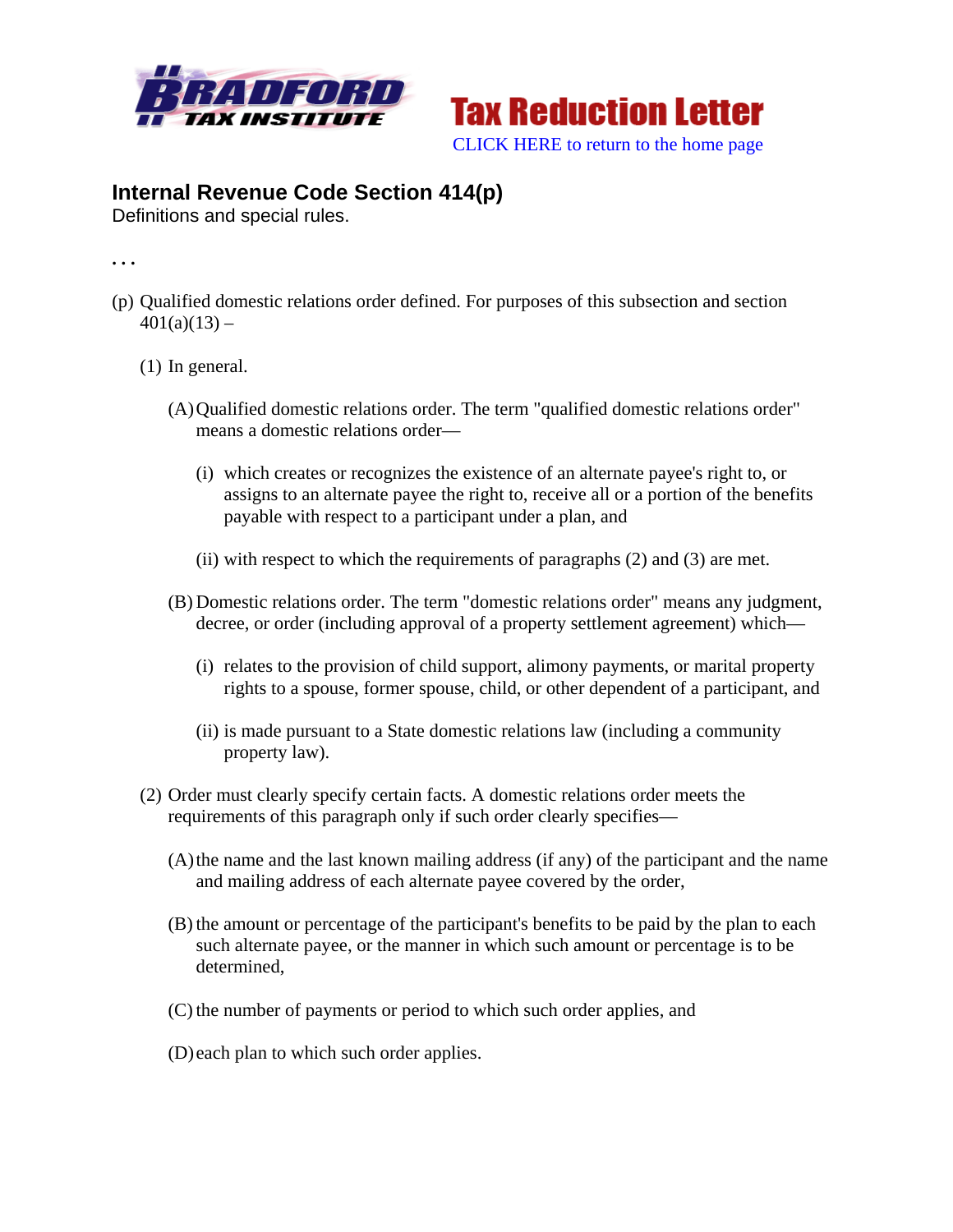- (3) Order may not alter amount, form, etc., of benefits. A domestic relations order meets the requirements of this paragraph only if such order—
	- (A)does not require a plan to provide any type or form of benefit, or any option, not otherwise provided under the plan,
	- (B) does not require the plan to provide increased benefits (determined on the basis of actuarial value), and
	- (C) does not require the payment of benefits to an alternate payee which are required to be paid to another alternate payee under another order previously determined to be a qualified domestic relations order.
- (4) Exception for certain payments made after earliest retirement age.
	- (A)In general. A domestic relations order shall not be treated as failing to meet the requirements of subparagraph (A) of paragraph (3) solely because such order requires that payment of benefits be made to an alternate payee—
		- (i) in the case of any payment before a participant has separated from service, on or after the date on which the participant attains (or would have attained) the earliest retirement age,
		- (ii) as if the participant had retired on the date on which such payment is to begin under such order (but taking into account only the present value of the benefits actually accrued and not taking into account the present value of any employer subsidy for early retirement), and
		- (iii)in any form in which such benefits may be paid under the plan to the participant (other than in the form of a joint and survivor annuity with respect to the alternate payee and his or her subsequent spouse).

For purposes of clause (ii), the interest rate assumption used in determining the present value shall be the interest rate specified in the plan or, if no rate is specified, 5 percent.

- (B) Earliest retirement age. For purposes of this paragraph, the term "earliest retirement age" means the earlier of—
	- (i) the date on which the participant is entitled to a distribution under the plan, or
	- (ii) the later of—
		- (I) the date the participant attains age 50, or
		- (II) the earliest date on which the participant could begin receiving benefits under the plan if the participant separated from service.
- (5) Treatment of former spouse as surviving spouse for purposes of determining survivor benefits. To the extent provided in any qualified domestic relations order—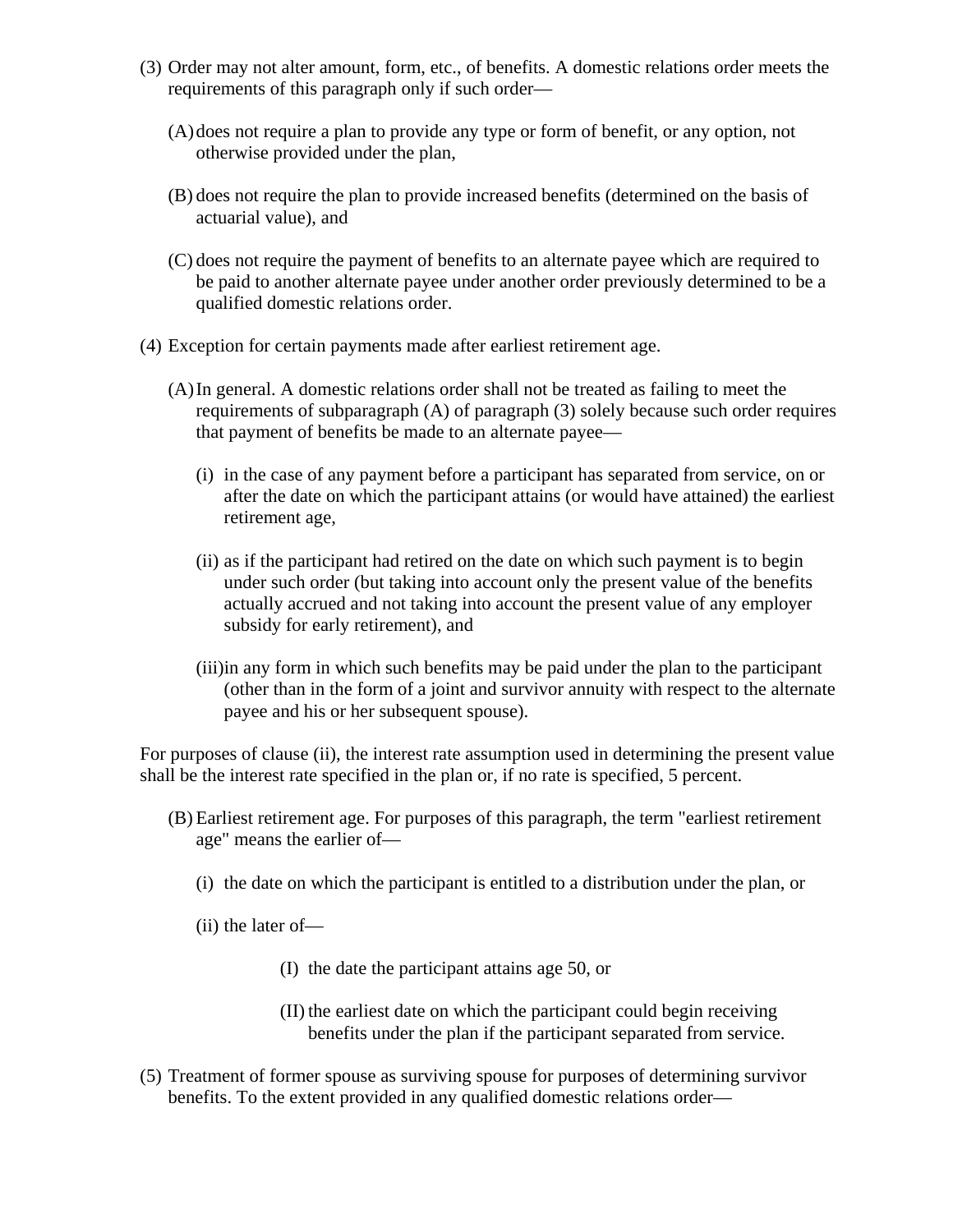- (A)the former spouse of a participant shall be treated as a surviving spouse of such participant for purposes of sections  $401(a)(11)$  and  $417$  (and any spouse of the participant shall not be treated as a spouse of the participant for such purposes), and
- (B) if married for at least 1 year, the surviving former spouse shall be treated as meeting the requirements of section 417(d).
- (6) Plan procedures with respect to orders.
	- (A)Notice and determination by administrator. In the case of any domestic relations order received by a plan—
		- (i) the plan administrator shall promptly notify the participant and each alternate payee of the receipt of such order and the plan's procedures for determining the qualified status of domestic relations orders, and
		- (ii) within a reasonable period after receipt of such order, the plan administrator shall determine whether such order is a qualified domestic relations order and notify the participant and each alternate payee of such determination.
	- (B) Plan to establish reasonable procedures. Each plan shall establish reasonable procedures to determine the qualified status of domestic relations orders and to administer distributions under such qualified orders.
- (7) Procedures for period during which determination is being made.
	- (A)In general. During any period in which the issue of whether a domestic relations order is a qualified domestic relations order is being determined (by the plan administrator, by a court of competent jurisdiction, or otherwise), the plan administrator shall separately account for the amounts (hereinafter in this paragraph referred to as the "segregated amounts") which would have been payable to the alternate payee during such period if the order had been determined to be a qualified domestic relations order.
	- (B) Payment to alternate payee if order determined to be qualified domestic relations order. If within the 18-month period described in subparagraph (E) the order (or modification thereof) is determined to be a qualified domestic relations order, the plan administrator shall pay the segregated amounts (including any interest thereon) to the person or persons entitled thereto.
	- (C) Payment to plan participant in certain cases. If within the 18-month period described in subparagraph (E)—
		- (i) it is determined that the order is not a qualified domestic relations order, or
		- (ii) the issue as to whether such order is a qualified domestic relations order is not resolved,